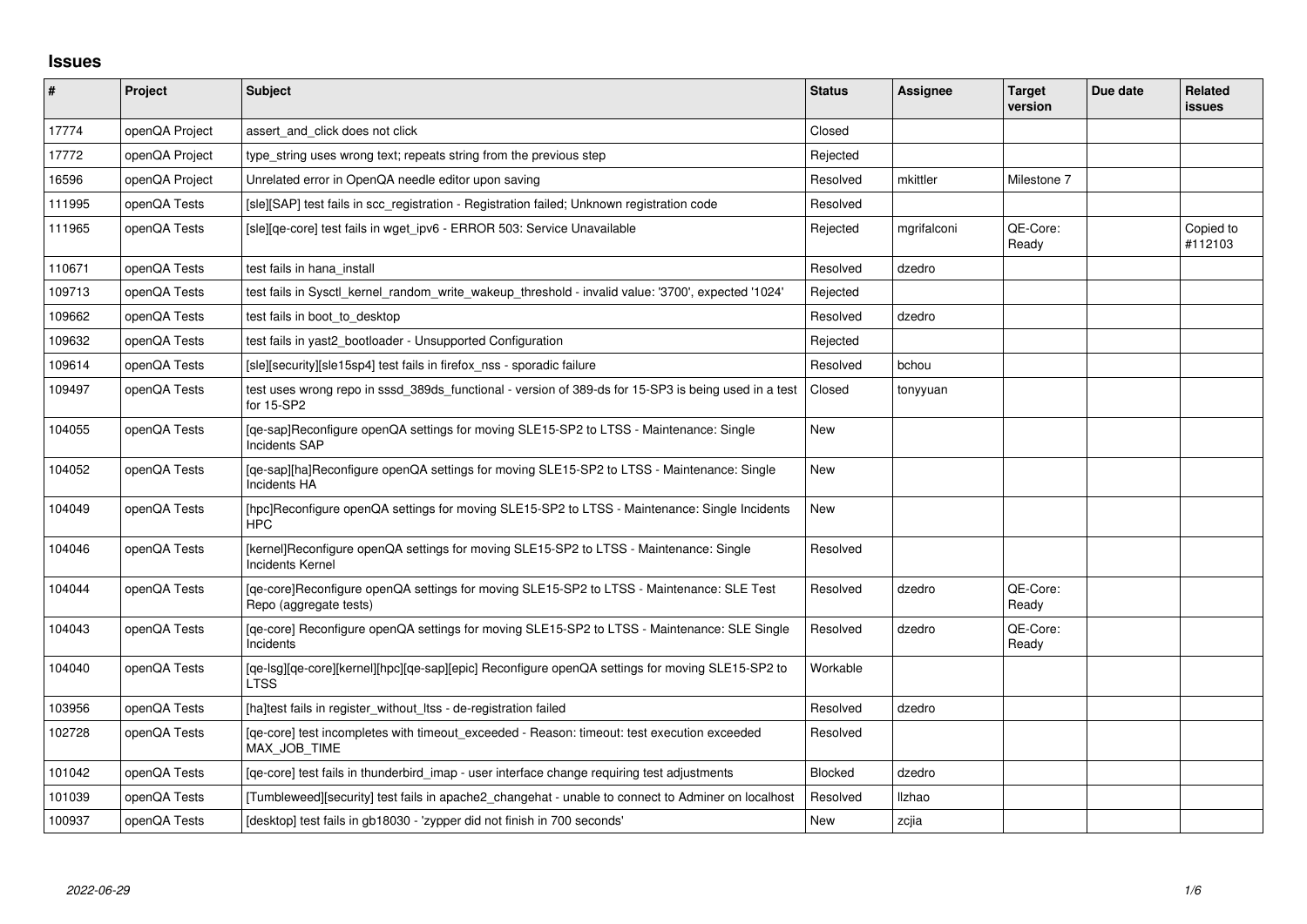| $\pmb{\sharp}$ | <b>Project</b> | <b>Subject</b>                                                                                                                                         | <b>Status</b> | Assignee     | Target<br>version | Due date | <b>Related</b><br><b>issues</b>                                                                                                    |
|----------------|----------------|--------------------------------------------------------------------------------------------------------------------------------------------------------|---------------|--------------|-------------------|----------|------------------------------------------------------------------------------------------------------------------------------------|
| 99345          | openQA Tests   | [tools][qem] Incomplete test runs on s390x with auto_review:"backend died: Error connecting to VNC<br>server.*s390.*Connection timed out":retry size:M | Resolved      | mkittler     | Ready             |          | Related to<br>#76813,<br>Related to<br>#111004.<br>Related to<br>#109656,<br>Related to<br>#111063.<br>Has<br>duplicate<br>#110902 |
| 97850          | openQA Tests   | [gem][maint][desktop] test fails in desktop_mainmenu - main desktop menu does not open on 12-SP*                                                       | Resolved      | dzedro       | QE-Core:<br>Ready |          |                                                                                                                                    |
| 97844          | openQA Tests   | [gem][maint][mdadm] test fails in mdadm - flaky failure in QEM aggregate tests                                                                         | Resolved      | dzedro       | QE-Core:<br>Ready |          |                                                                                                                                    |
| 97841          | openQA Tests   | [gem][maint][rmt feature] test fails in rmt feature - flaky failure in QEM aggregate tests                                                             | <b>New</b>    |              |                   |          |                                                                                                                                    |
| 97838          | openQA Tests   | [qem][maint][autofs_client] test fails in autofs_client - flaky failures in QEM aggregate tests                                                        | <b>New</b>    |              |                   |          |                                                                                                                                    |
| 97835          | openQA Tests   | [gem][maint][overcommit_memory*] test fails in overcommit_memory01 - flaky failures in QEM<br>aggregate tests                                          | <b>New</b>    |              |                   |          |                                                                                                                                    |
| 97832          | openQA Tests   | [security][qem][maint][journald_fss] test fails in journald_fss - flaky failures in QEM aggregate tests                                                | Resolved      | bchou        |                   |          | Has<br>duplicate<br>#98508                                                                                                         |
| 97772          | openQA Tests   | [migration][zypper_migration][qem][maint] test fails in zypper_migration - test keeps failing after<br>related bug is closed as fixed                  | Resolved      | dzedro       | QE-Core:<br>Ready |          |                                                                                                                                    |
| 97754          | openQA Tests   | [gem][zypper lifecycle][maint] test fails in zypper lifecycle - failing due to Legacy Module having<br>2021-07-30 as end of support                    | Resolved      |              |                   |          |                                                                                                                                    |
| 94813          | openQA Tests   | [gem][gac] test fails in suseconnect scc - failing to reach reg server                                                                                 | <b>New</b>    |              |                   |          |                                                                                                                                    |
| 94789          | openQA Tests   | [qem][maint][installation][openvpn] test fails in addon_products_via_SCC_yast2                                                                         | Rejected      | pdostal      |                   |          | Is duplicate<br>of #91623                                                                                                          |
| 93222          | openQA Tests   | [gem][partitioning][maint] test fails in partitioning raid - partitioning guide looks different in 15-SP3                                              | New           | JERiveraMova |                   |          |                                                                                                                                    |
| 93219          | openQA Tests   | [gem][maint][slurm][hpc] test fails in grub test                                                                                                       | Resolved      |              |                   |          |                                                                                                                                    |
| 93186          | openQA Tests   | [gem][maint][zypper_lifecycle_toolchain]test fails in zypper_lifecycle_toolchain                                                                       | Resolved      | dzedro       | QE-Core:<br>Ready |          |                                                                                                                                    |
| 93092          | openQA Tests   | [ge-sap][gem][maint][sap][hana] test finishes incomplete                                                                                               | <b>New</b>    |              |                   |          |                                                                                                                                    |
| 93080          | openQA Tests   | [qe-core][qem][maint][postfix] test fails in 1_postfix on SLE15-SP3                                                                                    | Resolved      |              |                   |          |                                                                                                                                    |
| 93077          | openQA Tests   | [qe-core][qem][maint][findutils] test fails in 1_findutils on SLE15-SP3                                                                                | Resolved      |              |                   |          |                                                                                                                                    |
| 90158          | openQA Tests   | [qem][maint][libreoffice] test fails in libreoffice_pyuno_bridge_no_evolution_dep - macros menu has a<br>subfolder in the way                          | Resolved      | dzedro       |                   |          |                                                                                                                                    |
| 81871          | openQA Tests   | [gem][maint][yast2_lan] test fails in yast2_lan_device_settings - reneedling required                                                                  | Resolved      | vsvecova     |                   |          |                                                                                                                                    |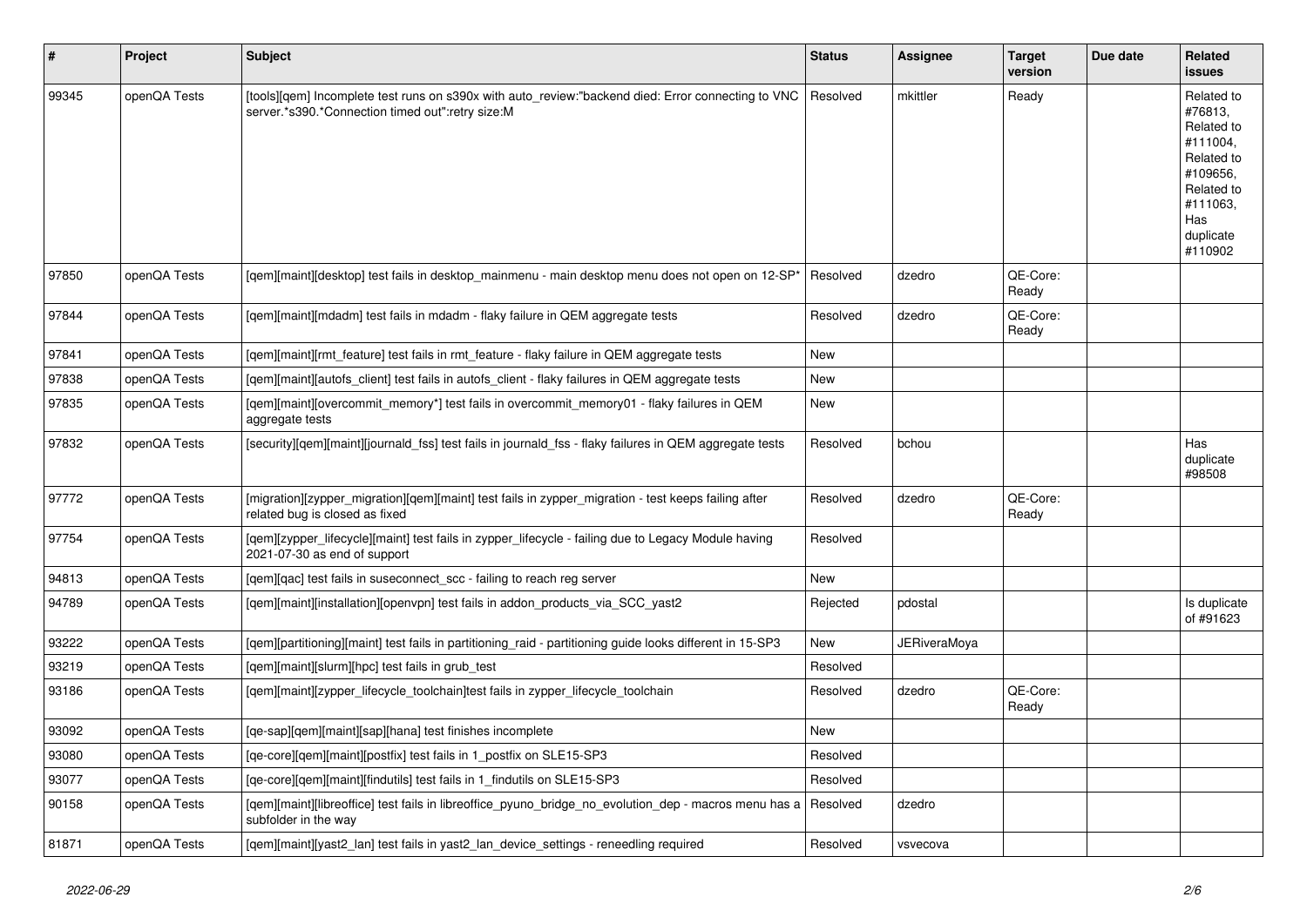| #     | Project      | Subject                                                                                                                                                                   | <b>Status</b> | Assignee      | <b>Target</b><br>version | Due date   | Related<br>issues         |
|-------|--------------|---------------------------------------------------------------------------------------------------------------------------------------------------------------------------|---------------|---------------|--------------------------|------------|---------------------------|
| 81316 | openQA Tests | [qe-core][qem][maint][gnome_music]test fails in gnome_music - unstable test                                                                                               | Resolved      | zluo          |                          |            |                           |
| 80978 | openQA Tests | [ge-core][gem][maint][ghostscript][sporadic] test fails in ghostscript - unstable test                                                                                    | Rejected      | zluo          |                          |            |                           |
| 80976 | openQA Tests | [qem][maint][evince] test fails in evince_* - the rendering of documents in evince has changed                                                                            | Blocked       |               |                          |            |                           |
| 71743 | openQA Tests | [qe-core][qam] [maint] test fails in dracut_enhanced - too many levels of recursion in macro<br>expansion                                                                 | Resolved      | emiura        |                          |            |                           |
| 71650 | openQA Tests | test fails in zypper_up - conflict while installing                                                                                                                       | Resolved      | jadamek       |                          |            |                           |
| 71437 | openQA Tests | [gam][maint][grub2] test fails in grub2 test: command 'uname -r grep \$(cat kernel.txt)' failed                                                                           | Resolved      | punkioudi     |                          |            |                           |
| 71434 | openQA Tests | [qam][maint][docker] test fails in docker_image: Test died: command 'docker pull<br>registry.suse.de/suse/sle-12-sp5/docker/update/cr/images/suse/sles12sp5' failed       | Resolved      | punkioudi     |                          |            |                           |
| 69307 | openQA Tests | [gam] test fails in shar                                                                                                                                                  | Resolved      | pdostal       |                          |            |                           |
| 66928 | openQA Tests | [qam] [yast_dns_server] [maint] test fails in yast_dns_server                                                                                                             | Resolved      |               |                          |            |                           |
| 63235 | openQA Tests | [gam] [maint] test fails in patch_and_reboot - dependency issue during aws-cli installation                                                                               | Resolved      | pdostal       |                          |            |                           |
| 61731 | openQA Tests | [gam][maintenance] test fails in welcome                                                                                                                                  | Resolved      |               |                          |            |                           |
| 61728 | openQA Tests | [qam][maintenance] test fails in first_boot on s390x                                                                                                                      | Resolved      |               |                          |            |                           |
| 59897 | openQA Tests | [qe-core][qem] [maint] [libreoffice] re-enable more extensive testing of libreoffice (was: test fails in<br>libreoffice_mainmenu_components - new pop up window at start) | Workable      |               |                          |            |                           |
| 59205 | openQA Tests | [qam] test fails in userspace_samba and userspace_systemd on SLE12-SP5                                                                                                    | Resolved      |               |                          |            |                           |
| 59169 | openQA Tests | [gam] test fails in yast2 nfs4 server                                                                                                                                     | Resolved      | riafarov      |                          |            |                           |
| 58016 | openQA Tests | [qam] test fails in evolution_prepare_servers - No provider of 'dovecot' found                                                                                            | Rejected      |               |                          |            | Is duplicate<br>of #57584 |
| 57959 | openQA Tests | [gam] test fails in salt - packages not found                                                                                                                             | Resolved      |               |                          |            |                           |
| 57947 | openQA Tests | [qam] test fails in system_role - qam-minimal+base on 12-SP1 now has system_role module<br>scheduled                                                                      | Resolved      |               |                          |            |                           |
| 57941 | openQA Tests | [qam] test fails in grub_test - timeout during updating installer                                                                                                         | Resolved      |               |                          |            |                           |
| 57929 | openQA Tests | [qam] test fails in thunderbird_imap - test account misconfiguration                                                                                                      | Resolved      | osukup        |                          |            |                           |
| 57926 | openQA Tests | [gam] test fails in t08 sit tunnel ifdown - wicked tests consistently failing                                                                                             | Resolved      | hurhaj        |                          | 2019-10-18 |                           |
| 57803 | openQA Tests | [gam] test fails in boot to desktop - test environment is broken                                                                                                          | Resolved      | dzedro        |                          |            |                           |
| 57797 | openQA Tests | [gam] Disable QR testing and reviewing for SLE15-SP0 QR builds                                                                                                            | Resolved      | osukup        |                          |            |                           |
| 56504 | openQA Tests | [ge-core][gem] test fails in sync file range02 - not implemented on FUSE and should be skipped                                                                            | Resolved      | vsvecova      |                          |            |                           |
| 56273 | openQA Tests | [gam] test fails in evolution_smoke - email address does not get set up automatically                                                                                     | Resolved      | tjyrinki_suse |                          | 2019-09-25 |                           |
| 55325 | openQA Tests | [qam] test fails in kdump_and_crash - name of package wrongly determined                                                                                                  | Rejected      |               |                          |            | Is duplicate<br>of #53660 |
| 55286 | openQA Tests | [qam][urgent] test fails in firefox_html5 - youtube's html5 testing page is gone                                                                                          | Resolved      | apappas       |                          | 2020-03-06 |                           |
| 55265 | openQA Tests | [gam] test fails in iscsi_client - Test died: command ' systemctl --no-pager is-active iscsid.service'<br>timed out                                                       | Resolved      | pdostal       |                          |            |                           |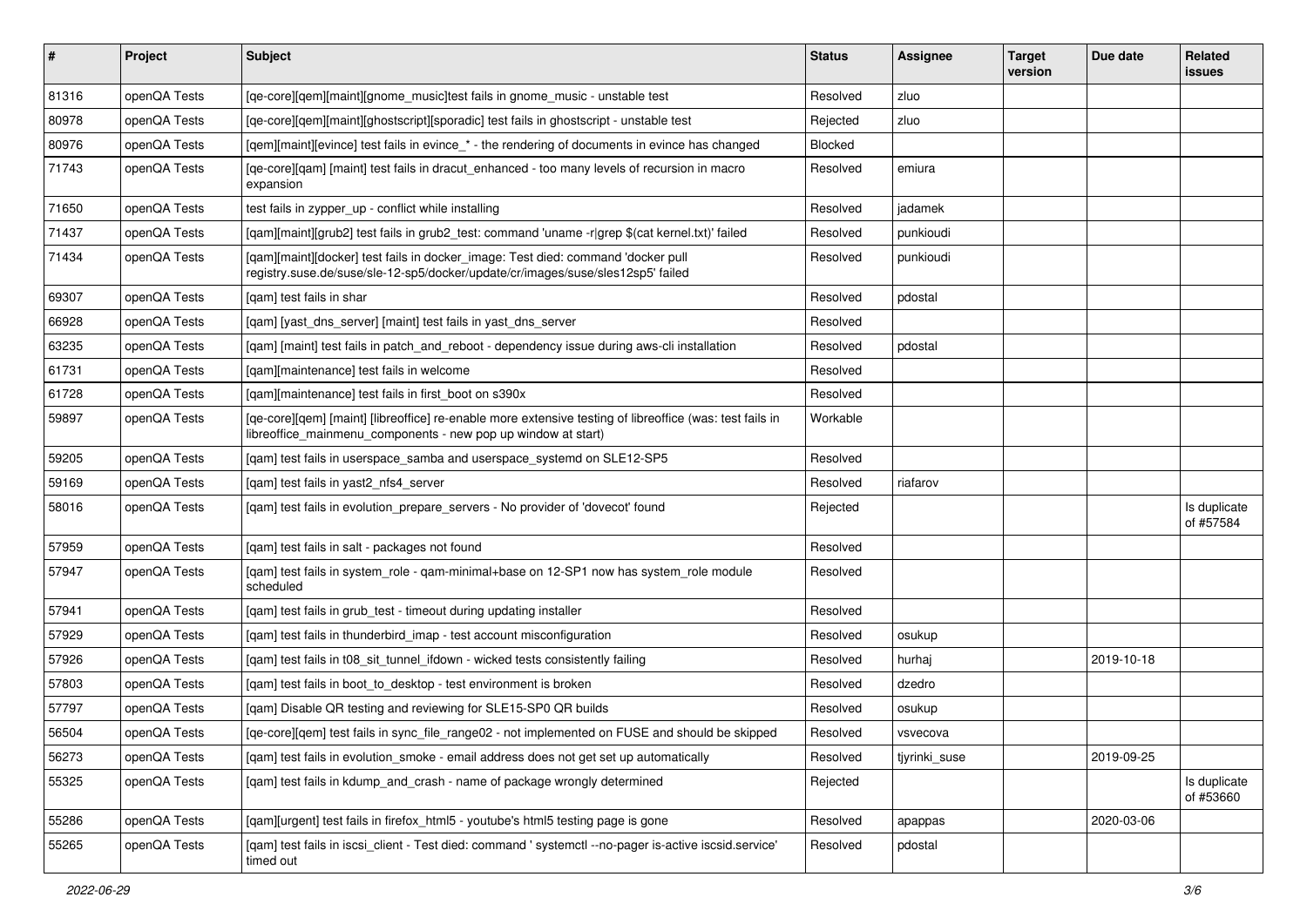| $\vert$ # | Project      | Subject                                                                                                                                   | <b>Status</b> | <b>Assignee</b>     | <b>Target</b><br>version | Due date   | Related<br><b>issues</b> |
|-----------|--------------|-------------------------------------------------------------------------------------------------------------------------------------------|---------------|---------------------|--------------------------|------------|--------------------------|
| 55217     | openQA Tests | [gam] test fails in scc registration - nvidia driver repo broken                                                                          | Resolved      | vsvecova            |                          |            |                          |
| 54221     | openQA Tests | [gam] test fails in kernel Imbench and other mau-ga-kernel* tests - missing stuff in repos                                                | Resolved      | dzedro              |                          |            |                          |
| 54083     | openQA Tests | [qam] test fails in zypper_info - srcpackage:glib2 not found                                                                              | Resolved      | dheidler            |                          |            |                          |
| 54020     | openQA Tests | [qam] xfstests_btrfs test fails in generate_report - test generic-019 failed                                                              | Resolved      | dzedro              |                          |            |                          |
| 54017     | openQA Tests | [qam] test fails in yast2_nfs_client - ping -c3 10.0.2.101 failed                                                                         | Resolved      | pdostal             |                          |            |                          |
| 53009     | openQA Tests | [qam][blue] test fails in grub2_test - a different shortcut to be used on 12-SP1                                                          | Resolved      | dzedro              |                          |            |                          |
| 52898     | openQA Tests | [gam] test fails in update install - repositories seem to be messed up                                                                    | Resolved      | dzedro              |                          |            |                          |
| 50957     | openQA Tests | [qam] test fails in zypper_lifecycle_toolchain - cross-nvptx-gcc7 reached expiration date                                                 | Resolved      | dzedro              |                          |            |                          |
| 49220     | openQA Tests | [QAM] test fails in multipath - time out when enabling multipath                                                                          | Resolved      | pcervinka           |                          |            |                          |
| 49100     | openQA Tests | [gam] test fails in usr_lib_dovecot_imap - test dies when logout ends with return code 1 even though<br>action was completed successfully | Resolved      | Ilzhao              |                          |            | Related to<br>#48521     |
| 45656     | openQA Tests | [qam] test fails in application_starts_on_login - started failing after test code changes were<br>introduced                              | Closed        |                     |                          |            |                          |
| 43994     | openQA Tests | [qam] [aarch64] [12-SP3] test fails in scc_registration - expired reg code                                                                | Resolved      | vsvecova            |                          |            |                          |
| 43988     | openQA Tests | [gam] [caasp] test fails in stack conformance - error: Unauthorized                                                                       | Resolved      | geor                |                          |            |                          |
| 43982     | openQA Tests | [qam] [12-SP4] test fails in apparmor                                                                                                     | Rejected      |                     |                          |            | Related to<br>#38129     |
| 43979     | openQA Tests | [gam] [12-SP4] test fails in welcome - test is looking for repository that does not exist                                                 | Resolved      |                     |                          |            |                          |
| 42716     | openQA Tests | [gam] test fails in snapper used space - new test failing in maintenance job groups                                                       | Resolved      | <b>JERiveraMoya</b> |                          |            |                          |
| 39557     | openQA Tests | [qam] test fails in docker_image - timeout failures                                                                                       | Resolved      | pdostal             |                          |            |                          |
| 39554     | openQA Tests | [qam] test fails in consoletest_setup - PR#5564 brought changes which were not reflected for<br>extratests                                | Resolved      | riafarov            |                          |            |                          |
| 39500     | openQA Tests | [qam] test fails in firefox_java - oracle cookie handling has changed                                                                     | Resolved      | dzedro              |                          |            |                          |
| 38966     | openQA Tests | [qam] test fails in firefox - tracking protection window appears after pop up check                                                       | Resolved      | dzedro              |                          |            |                          |
| 37695     | openQA Tests | [qam][sle][functional][y] test fails in zypper_lifecycle_toolchain - gcc6 reached expiration                                              | Resolved      | riafarov            | Milestone 17             | 2018-07-17 |                          |
| 37689     | openQA Tests | [QAM] test fails in scc registration - does not expand variable                                                                           | Resolved      | osukup              |                          |            |                          |
| 37683     | openQA Tests | [QAM] [SLE 15] test fails in empathy_irc - empathy doesn't start up on SLE 15                                                             | Resolved      | jbaier_cz           |                          |            |                          |
| 37680     | openQA Tests | [QAM] [SLE 15] test fails in prep_pidgin - bad focus + reneedling                                                                         | Resolved      | jbaier cz           |                          |            | Related to<br>#37808     |
| 37677     | openQA Tests | [QAM] [SLE 15] test fails in evolution_smoke - reneedling required                                                                        | Resolved      | jbaier_cz           |                          |            | Related to<br>#37808     |
| 37674     | openQA Tests | [QAM] [SLE 15] test fails in evolution_prepare_servers - test does not support SLE 15                                                     | Resolved      | pcervinka           | Done                     |            |                          |
| 37671     | openQA Tests | [QAM] [SLE15] test fails in firefox_smoke - firefox doesn't start up                                                                      | Resolved      |                     |                          |            |                          |
| 37668     | openQA Tests | [QAM] [SLE15] test fails in addon products via SCC yast2 - test gets blank screen                                                         | Resolved      |                     |                          |            |                          |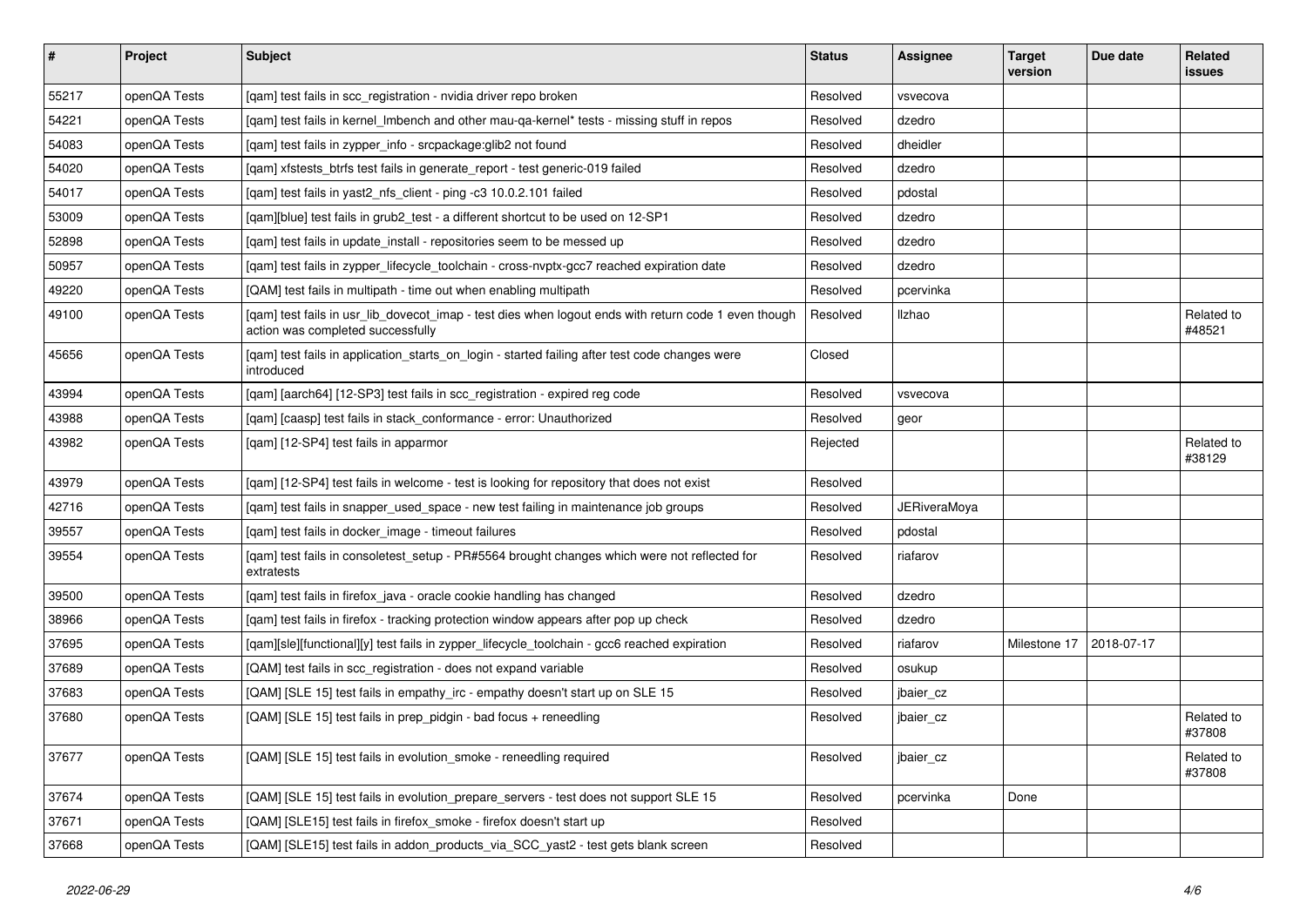| #     | Project      | <b>Subject</b>                                                                                 | <b>Status</b> | Assignee     | <b>Target</b><br>version | Due date | Related<br><b>issues</b>                               |
|-------|--------------|------------------------------------------------------------------------------------------------|---------------|--------------|--------------------------|----------|--------------------------------------------------------|
| 34351 | openQA Tests | [qam] test fails in wireshark - adjustments needed in SLE15 due to new UI                      | Resolved      | vsvecova     | Milestone 17             |          | Related to<br>#33646                                   |
| 32401 | openQA Tests | [QAM] test fails in userspace_systemd                                                          | Resolved      | yosun        |                          |          |                                                        |
| 32302 | openQA Tests | [qam][opensuse] test fails in zypper_moo - output not validated                                | Closed        |              |                          |          | Has<br>duplicate<br>#32326, Has<br>duplicate<br>#32383 |
| 32272 | openQA Tests | [QAM] test fails in firefox_passwd - Mozilla test page broken                                  | Closed        |              |                          |          |                                                        |
| 29915 | openQA Tests | [QAM] test fails in firefox_extcontent - URL is outdated                                       | Resolved      | vsvecova     |                          |          |                                                        |
| 29850 | openQA Tests | [QAM] test fails in scc_registration - reg code is not activated                               | Resolved      | vsvecova     |                          |          |                                                        |
| 29847 | openQA Tests | [QAM] test fails in scc_registration - reg code is not activated                               | Rejected      |              |                          |          |                                                        |
| 29838 | openQA Tests | [qam]test fails in kdump_and_crash - debuginfo file not found                                  | Rejected      |              |                          |          |                                                        |
| 29661 | openQA Tests | [QAM] test fails in user_defined_snapshot (bsc#980337 workaround not working)                  | Closed        | osukup       |                          |          | Has<br>duplicate<br>#29351                             |
| 28994 | openQA Tests | [QAM] [kGraft] [LTP] test fails in ltp_crashme: timeout in fork12 test                         | Closed        |              |                          |          |                                                        |
| 27466 | openQA Tests | [QAM] test fails in aplay on SLE12-SP1 - timeout                                               | Rejected      |              |                          |          |                                                        |
| 27304 | openQA Tests | [QAM] test fails in partitioning raid - missing needles                                        | Resolved      | vsvecova     |                          |          |                                                        |
| 26048 | openQA Tests | [qam] test fails in libreoffice_open_specified_file - libreoffice needle seems to be missing   | Resolved      | <b>JWSun</b> |                          |          |                                                        |
| 26046 | openQA Tests | [qam] test fails in application_starts_on_login and change_password - does not log out         | Closed        |              |                          |          |                                                        |
| 25980 | openQA Tests | [qam] test fails in tracker_searchall - search for file fails because file does not exist      | Resolved      | okurz        |                          |          |                                                        |
| 25856 | openQA Tests | [qam] test fails in firefox_private - Private browsing window does not open                    | Closed        |              |                          |          |                                                        |
| 25690 | openQA Tests | [QAM] test fails in firefox_rss - Site now requires consent to cookies                         | Resolved      | vsvecova     |                          |          |                                                        |
| 25518 | openQA Tests | [QAM] test fails in patch_and_reboot - problem with dependencies during patching               | Resolved      | osukup       |                          |          |                                                        |
| 25516 | openQA Tests | [QAM] test fails in command not found - the yelp package is installed                          | Resolved      | jorauch      |                          |          |                                                        |
| 25492 | openQA Tests | [QAM] test fails in 1_nfs_v4 - FAILED: Umount NFS share                                        | Resolved      |              |                          |          |                                                        |
| 23332 | openQA Tests | [QAM] test fails in firefox_mhtml - addon disabled on multiprocess-enabled versions of Firefox | Closed        | vsvecova     |                          |          |                                                        |
| 20612 | openQA Tests | [qam] test fails in scc_registration - typo in vars                                            | Resolved      | osukup       |                          |          |                                                        |
| 20570 | openQA Tests | [qam] test fails in libreoffice_pyuno_bridge - email settings test not working                 | Resolved      | pcervinka    |                          |          | Related to<br>#18266                                   |
| 20508 | openQA Tests | [qam][aarch64] test fails in update_minimal - needle 'grub2' not found                         | Rejected      |              |                          |          |                                                        |
| 20498 | openQA Tests | [qam] test fails in gnome_default_applications                                                 | Resolved      | dasantiago   |                          |          |                                                        |
| 20460 | openQA Tests | [qam] test fails in reboot_gnome - flaky failures                                              | Resolved      |              |                          |          |                                                        |
| 20056 | openQA Tests | [qam] test fails in kdump_and_crash                                                            | Resolved      | coolo        |                          |          |                                                        |